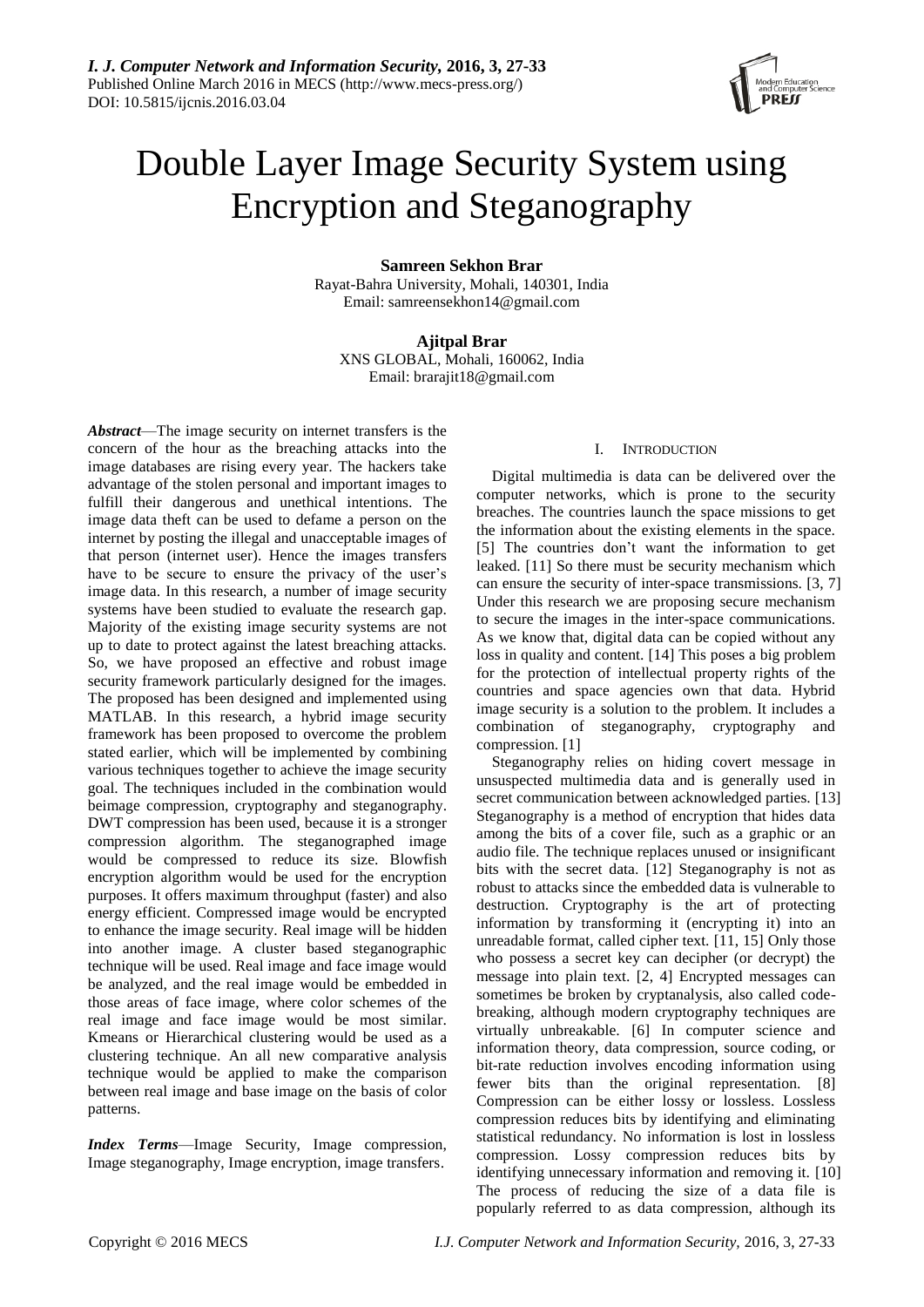formal name is source coding (coding done at the source of the data before it is stored or transmitted). [9]

With the fast growing network, many people utilize the various applications to transfer digital image data. Most of people share their personal images with other users using the social application. Hacking attacks on these applications can cause great losses to the user security which can lower the number of active users and so the business popularity. [11] Now-a-days users access these applications from their portable devices (smart phone, tablet, etc.). To prevent the hacking attacks on those web or mobile application architectures, there is various data security mechanism for image, video or text data. [14] These existing security mechanisms are either using encryption or steganography, or their combinations. There is various securable and perfect system of image encryption that can be well protected from unauthorized access [1]. When it comes to the image transfers over the internet, image security becomes the major security concern for military, security agencies, social or mobile applications. To achieve the goal of image security, a number of image security and image processing algorithms are in use individually or in a combination to provide the effective image security. But these existing image security mechanisms fail to provide the best image security and sometimes proved to be breakable or hackable. Image compression is an additional function, which can be applied on the image to lower their memory size. The known and popular algorithms used for the data compression are DFT, DCT, DWT, etc. [1].

Image transfers over internet or intranet are prone to hacking. The image transferred over internet or intranet can be hacked by hackers using some attacks: [2].

- Passive attacks: A passive attack attempts to learn or make use of information from the system but does not affect system resources. It is of two types: Release of message content, Traffic analysis. [11- 13].
- Active attacks: Active attacks involve some modification of the data stream or the creation of a false stream. And subdivided into masquerade, replay, and modification of messages and denial of service. [1-2. 6, 8, 9-10].

End to end authentication can be also used to keep image transfer integrity intact, but end to end authentication is not possible in case of many image transfers, because many server based internet services like Facebook, Whatsapp, etc. does not let a user to save the content in secure formats, and does not allow the endto-end authentication based protocols [2].

# II. LITERATURE REVIEW

Eman A. Al-Hilo, Rusul Zehwar [2014]: In this paper, the fractal pressure system proposed by Jacquin is examined for 24 bits/pixel shading picture. The information of the shading segment (R,G,B) are changed

to (YIQ) shading space, to exploit the current unearthly connection to acquire pressure. Additionally the low spatial determination of the human vision frameworks to the chromatic parts (I, Q) was used to build the pressure proportion without making huge subjective bending. The test outcomes demonstrate that PSNR (31.05) dB with CR (8.73) and encoding time (57.55) sec for Lena picture (256x256) pixel. Xiangui Kang, Jiwu Huang [2003]: In this paper, the water checking extraction has been shown for JPEG pressure. In watermark extraction, creators at first recognize the layout in a perhaps tainted watermarked picture to acquire the parameters of relative change and proselyte the picture back to its unique shape. At that point they have performed interpretation enlistment by utilizing the preparation succession installed as a part of the DWT space lastly extricate the useful watermark. Trial works have exhibited that the watermark produced by the proposed calculation is more vigorous than other watermarking calculations reported in the writing. Particularly it is hearty against all relative change related testing capacities in StirMark 3.1 and JPEG pressure with quality variable as low as 10 at the same time. While the methodology is introduced for dim level pictures, it can likewise be connected to shading pictures and feature groupings. Creighton T. R. Hager worked on the Performance and Energy Efficiency of Block Ciphers in Personal Digital Assistants [3].The author has performed a comparative analysis of various encryption algorithms on various kinds of data. This research has proved that blowfish outperforms all other encryption algorithms. Blowfish is the best, unbreakable and fast encryption algorithm than others. Gary C.Kessler has written an Overview of Cryptography: Cryptographic [3]. This is an old published paper on cryptography by Gary C. Kessler, and since then it was continuously updated till date. It was last updated in 2014. The author suggested the great source for the cryptography algorithms again. It is very important to understand the encryption algorithm structure before putting it in the use. Navita Agarwal et al. have develope Efficient Pixelshuffling Based Approach to Simultaneously Perform Image Compression, Encryption and Steganography [1]. The authors have conducted a similar research, where they have applied compression, encryption and steganography on the digital image data. Pixel shuffling based symmetric encryption algorithm, DCT for compression, WinRAR to Image steganography are used to achieve the proposed model in this paper.

Gary C.Kessler has also written an overview of steganography for the computer forensics examiner [9]. This is an online article and it is continuously updated. This link is the best source for the information and study about the various encryption algorithms, their working flow, algorithmic structure, etc. This link proved to be the major source behind my encryption algorithm studies. Chanu Y. J, have given a Survey on Image Steganography and Steganalysis [6]. In this paper, the authorhas conducted a detailed survey on various steganography techniques. From this paper it is easy to understand and compare the steganography techniques.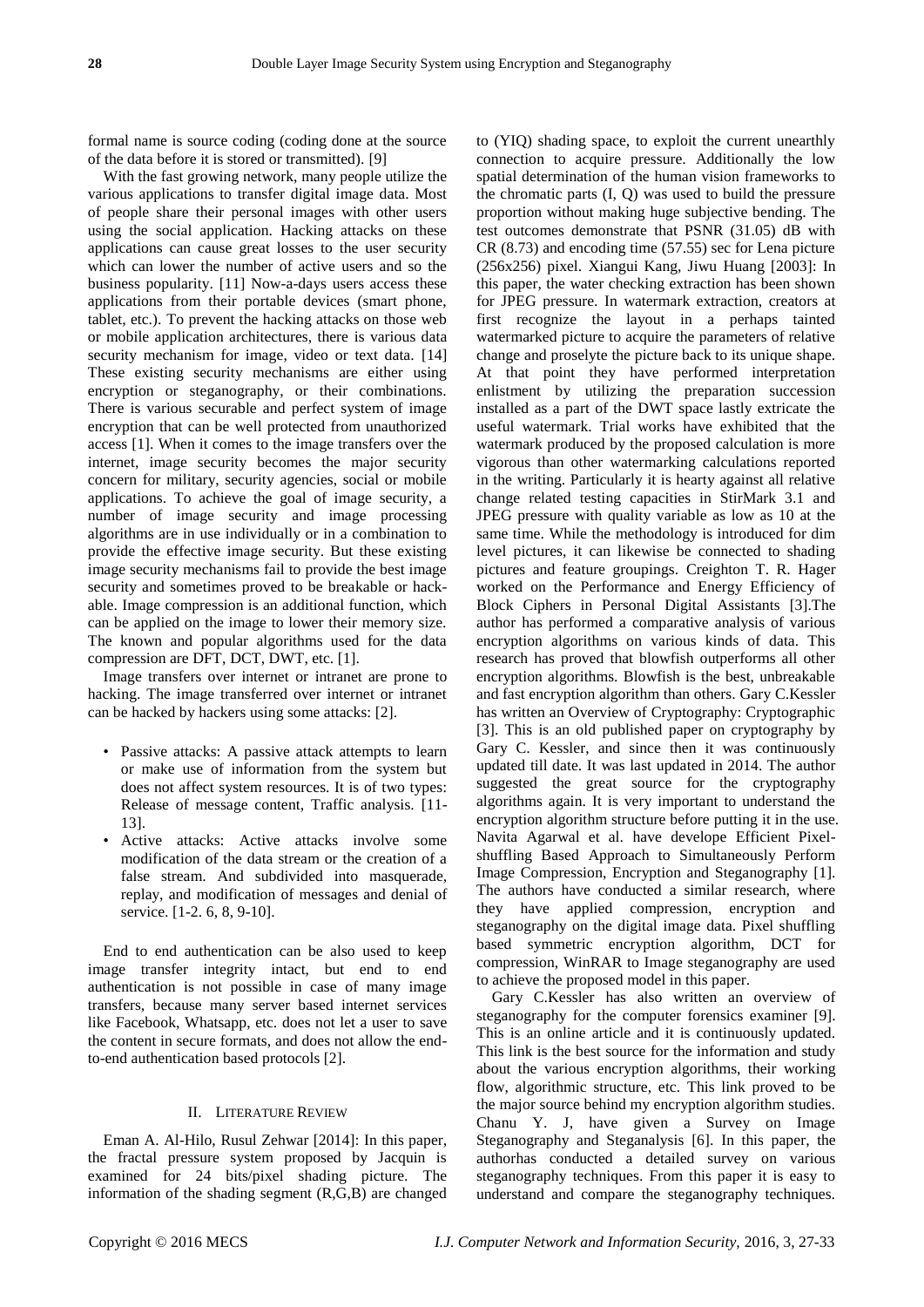This paper is the major source behind my study on steganography. Chamkour Singh *et al*. have developed cluster based Image Steganography using Pattern Matching"[7]. A novel steganography technique is proposed in this paper, which perform color based analysis on the image by using color clustering technique to hide the image data effectively into another image. This method is more secure than all other image steganography methods because it makes it difficult to detect the hidden image in the masking image.

#### III. EXPERIMENTAL DESIGN

Our first goal in this project is the image compression. Various compression schemes have been studied under the first objective. The major compression schemes evaluated under the preliminary study for this research are DFT (Discrete Fourier Transformation), DCT (Discrete Cosine Transformation) and DWT (Discrete Wavelet Transformation) because of their popularity and effectiveness. [10, 11] For images, the JPEG images are taken into account as it preferred DWT over DCT or DFT. [12, 13] In DFT, execution time is lower and it provides lower compression as compare to the other techniques. In DCT is simple compression algorithm, because computation count in this algorithm is limited, hence provides lower compression ratio. DWT on the other hand, is complex and computation count is very high and it provides higher compression ratio as compared to later two and also proven to be more effective. In wavelet transform system the entire image is transformed and compressed as a single data object rather than block by block as in a DCT based compression system. It can provide better image quality than DCT, especially on higher compression ratio. [10] After preliminary study of literature based on these compression techniques we evaluated that DWT with HAAR Wavelet is the best performer among all other compression techniques available in our selection in terms of compression ratio and elapsed time. Finally, the decision is made to use DWT for its effectiveness and robustness over DCT and DFT. [10, 11]

| The image is broken in smaller parts, say 8x8 pixels      |
|-----------------------------------------------------------|
| Working from left to right, top to bottom, the DWT is     |
| applied to each block                                     |
| Each block is compressed through quantization             |
| The array of compressed blocks that constitute the        |
| image is stored in a drastically reduced amount of space. |
| When desired, the image is reconstructed through          |
| decompression, a process that uses the inverse discrete   |
| wavelet transform (iDWT).                                 |

blowfish encryption algorithm is used to hide the image details of hidden object. [1,3-4,8] A significant number of research papers on the performance evaluation and work flow of encryption algorithms has been studies under the literature survey part. The AES and Blowfish

algorithms were selected in the final short listing of encryption algorithms, because these two provide the best encryption security. [4, 8] Out of the two shortlisted ones, the conclusion was obtained that the blowfish encryption algorithm is considered the fastest one among the all other options. [4] Blowfish encryption algorithm is designed in a customized way to work with images in MATLAB environment. The algorithm code is designed to perform various rounds of encryption. The encryption algorithm is used here to hide the image details and to create a new image with dizzy image details. The image details are made hidden in chaotic way to create a new image with less number of details. The image is not made completely unreadable because it provokes the hacker to crack into the encryption, whereas a low resolution less detail encryption can be easily mistaken as a bad image. [3, 8]. The decryption process is the reverse process, which is used to obtain the original image by using the reverse engineering of the cryptographic process on the receiver's end. [3] For the decryption, user has to enter the same key as it was entered on the sender's side while encrypting the image. The decryption process returns the full resolution original image from the encrypted image once the process is complete. [8]

## **Algorithm 2: Blowfish encryption**

*Blowfish has 16 rounds.* 

- 1. Input block size is 64-bit, denoted as x
- 2. Break x into two elements of 32-bit each, denoted xL, xR
- 3. Then, Start for loop with syntax, for  $i = 1$  to 16:
- 4.  $xL = (xL * XOR * Pi)$  (1)
- 5.  $xR = F(xL) * XOR * xR$  (2)
- 6. Then Swap the xL and xR data matrices
- 7. When the  $16<sup>th</sup>$  round will be finished, re-swap xL and xR to undo the swap on step 6.
- 8. Then, xR will be created by using P17 and P18 instead of Pi in  $(1)$
- 9. In the final step, again combine the xL & xR to return the cipher data.

To perform the steganography in the third objective, which is used to embed image(secret object) into image (cover object), A number of papers have studied for the selection of best steganography technique for the elopment of our security model. $[5, 6, 7, 9, 12, 13]$ anography is a security mechanism which is used to the message into another object which may be a text, re, audio, video etc. 2-D discrete wavelet transform been used to perform the decomposition of the image ix up to two level decomposition. DB1 or HAAR elet is used for the decomposition to compute the 2-D T decomposition for steganography.[5, 6] This mposition will produce four decomposed matrices ch include CA (Absolute Coefficient) and CD ailed Coefficient) in the first level and again ying filtering on these coefficients will produce CH (Horizontal Detailed Coefficient), CV (Vertical Detailed Coefficient) in the second level.[Coutesy: Wikipedia]

After applying the compression on the hidden object image, the very next step is to hide it inside the decomposed cover object. [1, 5-7] The hidden object is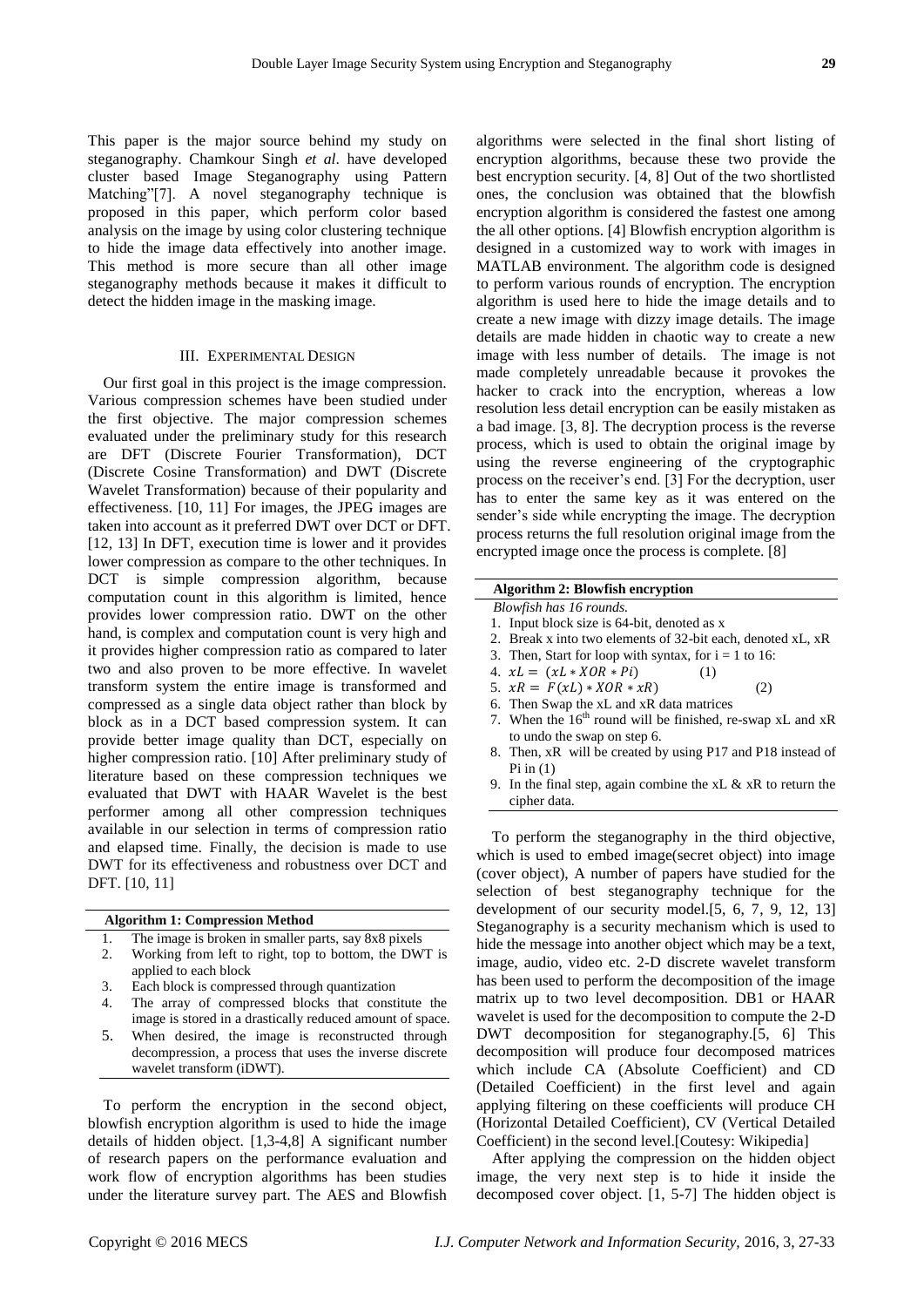hid inside the most similar decomposition matrix of cover object. The similarity between the decomposed matrices and hidden object will be found by using the color based image analysis. [7] To hide the hidden object, the two matrices would be combined using the ordinary matrix calculations. The decomposition matrices would be recomposed to form the stego object image and an index value is embedded inside the stego object to identity the specific decomposition matrix in which the hidden object is embedded. [5-6]. For steganalysis or image extraction, the stego object undergoes the decomposition using the HAAR wavelet. [5] The program reads the index to identify the decomposition matrix where the hidden object was embedded. The specific decomposition matrix undergoes the extraction process using the reverse matrix calculation to obtain the secret image hidden inside it. [1, 6-7]

# **Algorithm 3: Steganography Method**

- *A. At Sender side:*
- *1) Input Image*: Select a color image to be used as a cover media.
- *2) Pattern Matching*: Scan image according to basic colors by using pattern matching.
- *3) Clustering*: Create cluster (using pattern matching) based on color feature.
- *4) Selection of Cluster*: Select cluster in which the secret data is to be hidden.
- *5) Apply Steganography*: Hide data in the color image.
- *6) Send Image*: Send the stego-image over the channel.

#### *B. At Receiver side:*

- *1) Input Stego-Image*: Take the stego-image as input.<br>2) *Pattern Matching*: Scan image by using pattern
- *2) Pattern Matching*: Scan image by using pattern matching.
- *3) Clustering*: Create cluster according to color.
- *4) Identify Cluster*: Identify the cluster in which
- information is hidden.
- *5) Extraction*: Extract the hidden data.

The fourth objective is yet partially achieved by implementing the code for compression and steganography in MATLAB using normal coding in Matlab and Image Processing Tool Box. The compression module is completed by using 2-D HAAR wavelet for decomposition of image matrix using Haar wavelet based low pass and high pass filter and results in Approximation Coefficient Matrix and Detailed Coefficient Matrix. Then built-in Matlab function for calculation of threshold using Birge-Massart Algorithm based on 2-D wavelet. This capacity returns levelsubordinate edges THR and quantities of coefficients to be kept NKEEP, for de-noising or pressure. THR is gotten utilizing a wavelet coefficients determination tenet in view of the Birge-Massart technique. [14] In next step, the threshold value will been used to perform the compression on the image matrix. This step returns a denoised or compressed version of 2-D image matrix from input image matrix obtained by wavelet packets coefficients thresholding, again based on HAAR wavelet.

## IV. RESULT ANALYSIS

This work is carried out in MATLAB version 2011a on Laptop (*Dell*): Intel (R) Core (TM) i3-2430M CUP @ 2.40 GHz Processor, 64-bit Operating System and 4.00 GB RAM. To evaluate the performance of the established color FIC system by RGB model, the proposed system has been tested using image dataset as test images. These tests explore the effect of the following coding parameters on the compression performance parameters of the established system: This set of tests was conducted to study the effect of MinScale, and MaxScale of quality on the compression performance parameters of the reconstructed image. In these tests the value of compression parameters are set in table (1). The effects of this test shows in table (1 and 2). Figure (1, 2, 3 and 4) shows the results of this test graphically.

Table 1. The Comparison of Images of Various Categories in the Image Dataset

| Image Group in<br>Dataset | Images  | <b>PSNR</b> | CR    | ET                                                                     | MS<br>E |
|---------------------------|---------|-------------|-------|------------------------------------------------------------------------|---------|
|                           | $0 - 7$ | 48.58       | 42.58 | Com:<br>0.420<br>Cryp:<br>0.87<br>Stego:<br>6.79<br>Total:<br>8.093    | 1.23    |
|                           | 8-19    | 53.76       | 43.49 | Com:0.<br>398<br>Cryp:<br>0.86<br>Stego:<br>6.80<br>Total:<br>8.070    | 0.54    |
|                           | 20-29   | 47.61       | 43.56 | Com:<br>0.40<br>Cryp:<br>0.86<br>Stego:<br>6.80<br>Total:<br>8.069     | 1.82    |
|                           | 30-39   | 49.01       | 43.46 | Comp:<br>0.41<br>Cryp:<br>0.86<br>Stego:<br>6.80<br>Total:<br>8.083    | 0.88    |
|                           | 40-49   | 49.14       | 73.22 | Comp:<br>0.408<br>Cryp:<br>0.872<br>Stego:<br>6.854<br>Total:<br>8.135 | 1.98    |
|                           | 50-52   | 45.68       | 42.16 | Comp:<br>1.168<br>Cryp:<br>0.883<br>Stego:<br>6.857<br>Total:<br>8.909 | 2.10    |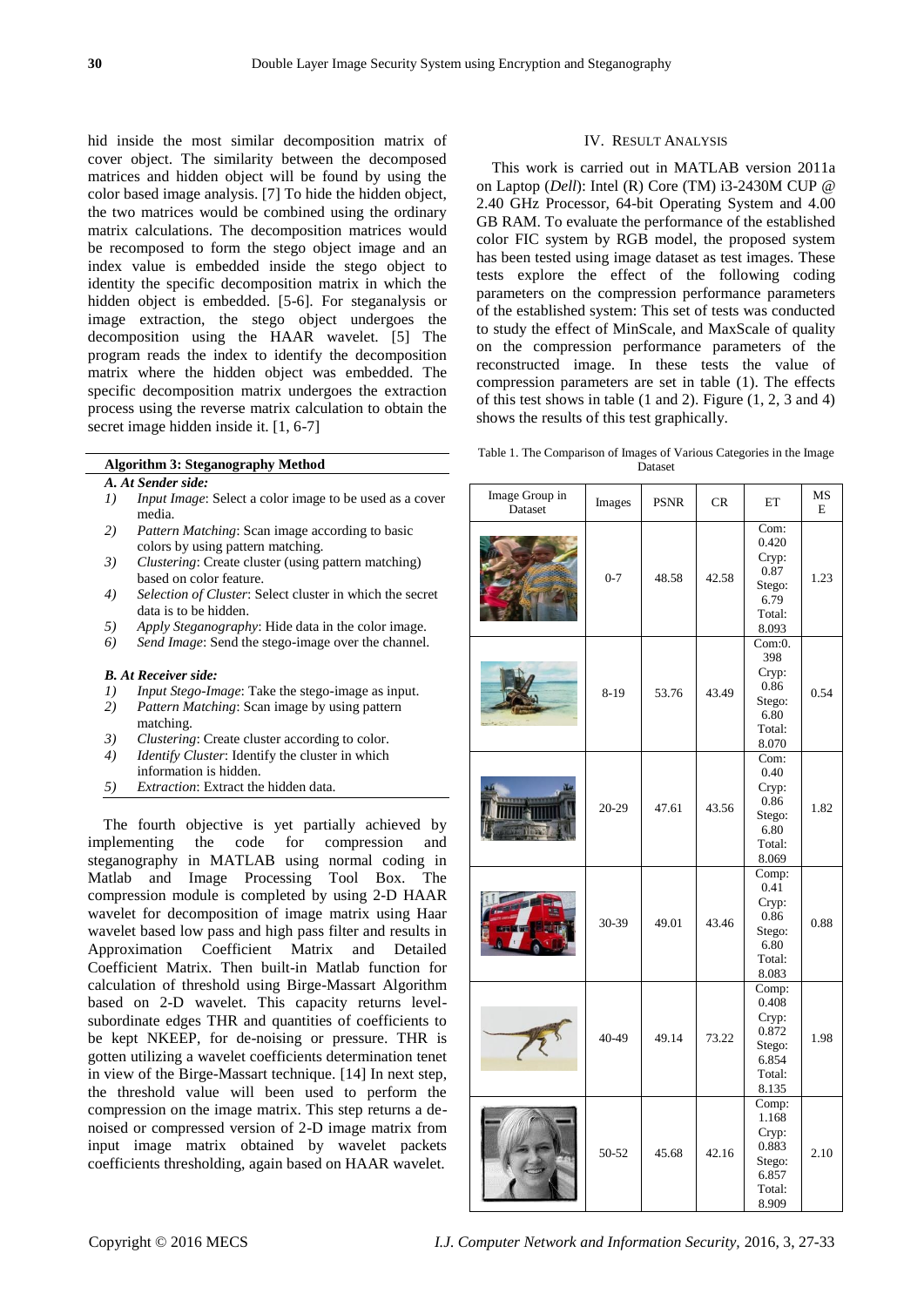The above table is representing the results of the proposed algorithm on the selected image dataset. The image dataset is carrying total 52 images in 6 major categories. The first category of images belongs to the noisy images clicked by low resolution cameras. These images are mostly prone to the processing noises and their image quality gets more degradation that any other type of images during the matrix transform processing like compression, encryption, steganography, etc. The second category belongs to the images of nature, especially beaches. These images have higher and dense color range within less basic colors. For example, the image carrying the scene of ocean is having multiple color densities of blue color in them, which are more prone to loss of the details during the processing. The

third types of the images are green infrastructure, which are carrying less number of colors than the other images. These images are less prone to the system of transmission noises. The fourth type of images belongs to the urban transportation category. These images are representing on dominant color over the other, hence the effects of processing and transmission noises effects on one color can be studied. The fifth type of images belongs to the digital image category. The digital images fall in the noisy image category. The human cannot determine the noise in these images. But, sometimes, the noise degrades the image quality at a large. The sixth type of images is grayscale image. These images carries lower color details and prone to processing and transmission noises.

| Table 2. Comparison of Existing Technique with Existing Technique |  |  |  |  |
|-------------------------------------------------------------------|--|--|--|--|
|-------------------------------------------------------------------|--|--|--|--|

| Image Group in<br>Dataset | Data<br>Set | <b>PSNR</b> | Compression Ratio (CR) |          | <b>MSE</b> |          | Elapsed Time (ET) |          |          |
|---------------------------|-------------|-------------|------------------------|----------|------------|----------|-------------------|----------|----------|
|                           | Index       | Proposed    | Existing               | Proposed | Existing   | Proposed | Existing          | Proposed | Existing |
|                           | $0 - 7$     | 48.58       | 30.65                  | 42.58    | 5.237552   | 0.420    | 1.90              | 1.23     | 3.54     |
|                           | $8 - 19$    | 53.76       | 29.42                  | 43.49    | 14.71      | 0.398    | 0.69              | 0.54     | 1.80     |
| <u>Tresses</u> ienes      | $20-29$     | 47.61       | 14.94                  | 43.56    | 11.96      | 0.40     | 1.45              | 1.82     | 3.12     |
|                           | 30-39       | 49.01       | 26.37                  | 43.46    | 9.79       | 0.41     | 0.504             | 0.88     | 2.10     |
|                           | 40-49       | 49.14       | 37.48                  | 73.22    | 12.37      | 0.408    | 0.819             | 1.98     | 4.04     |
|                           | 50-52       | 45.68       | 35.13                  | 42.16    | 21.04      | 1.168    | 1.56              | 2.10     | 3.68     |



Fig.1. Elapsed Time between Proposed and Existing System

Elapsed time is the total time taken by system to execute its operations for compression mechanism on the selected data. The above graph has clearly shown that proposed algorithm has done way better than the existing algorithm. The elapsed time of the proposed algorithm is lower for all image categories in the dataset.

PSNR represents the quality of the image by comparing images of before and after processing on the selected image data. The above graph has clearly shown that proposed algorithm has done way better than the existing algorithm in the terms of PSNR. The PSNR value is higher in the case of proposed algorithm than the existing algorithm for all image categories in the dataset, which shows that proposed algorithm creates clearer image at the end of the processing.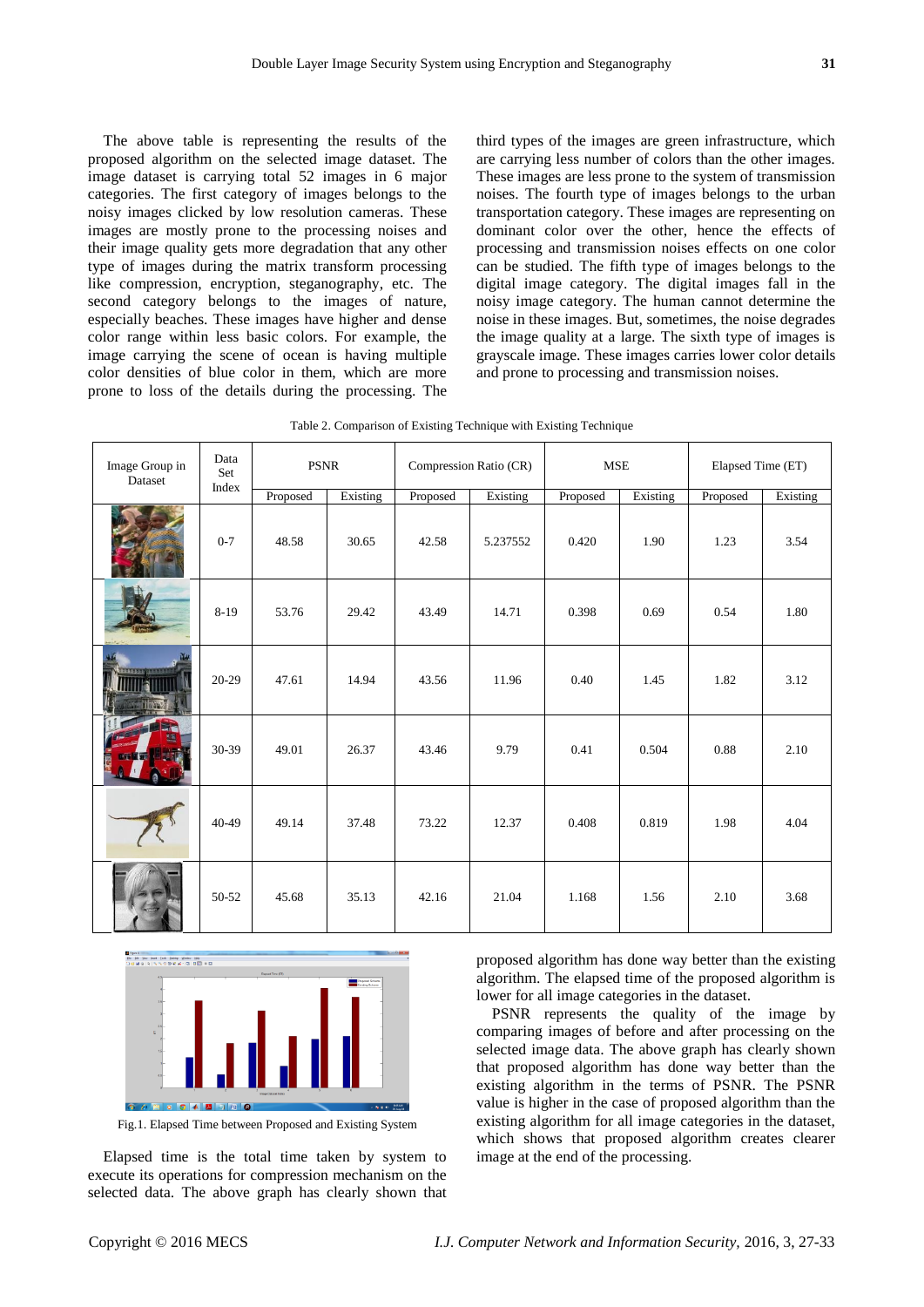

Fig.2. PSNR Comparison between Proposed and Existing System



Fig.3. MSE Comparison between Proposed and Existing

Mean squared error is calculated by calculating the error bits over all bits, which represents the total error in the received data when it is compared to the data sent at the other end or data before and after processing. MSE value should be less to represent the less damage to the quality of the image. In the above graph, the MSE value for proposed system is lower as compared to the existing system on different image categories in the image dataset.



Fig.4. Compression Ratio

Compression Ratio represents the reduction in the size of the image after the compression process. Higher is the compression ratio; lower is the transmission effort and disk space consumption. In the case of proposed model, the compression is recorded way higher than the existing model.

# V. CONCLUSION

The proposed scheme is developed to ensure the more image security during transmission by facilitating the quick image transfers. Also the processing image security mechanism had to be effective in the terms of elapsed time. Elapsed time is the term used for time taken for the image processing during various transform operations. The image quality has been measured using various performance parameters like Peak signal to noise ratio (PSNR) and mean squared error (MSE). The proposed scheme consisted of three components: compression,

encryption and steganography. For the compression, the discrete wavelet transform is modified for robust image compression, whereas the blowfish algorithm has been selected for the image encryption. The image encryption hides the image details by performing mathematical computation on image data. The steganography is the process of hiding one image into another image to fool the hackers and to deliver the secret data without any visual data transmission details. The proposed algorithm has been designed to ensure the image security during the transmission over the image sharing enabled social media applications. These applications usually do not have strong security mechanisms to protect the user data. The proposed algorithm is designed to fill that certain gap of stronger security mechanism for image sharing based social media applications. The results of the proposed algorithm have shown that the proposed algorithm have performed more stronger and lossless compression on the images in comparison with the existing compression system. The overall system performance has been evaluated with four performance parameters: Peak signal to noise ratio (PSNR), mean squared error (MSE), Elapsed time (ET) and Compression Ratio (CR). The overall system performance has shown that the new system is robust, quick and effective for the image security. The proposed system has been tested on a classified image dataset. The image dataset is shortlisted to five six categories. The results on all of the six categories have proved the proposed system better than the existing system.

### VI. FUTURE WORK

In the future, the proposed security mechanism can be improved to generate better and quick results. Also, other forms of compression, steganography or compression can be tried with the proposed system to take the advantage on different type of datasets of images or other type of digital media. The proposed algorithm can be implemented on the live system to obtain its performance in the real time on the application server in the future.

## **REFERENCES**

- [1] NavitaAgarwal, Himanshu Sharma "An Efficient Pixelshuffling Based Approach to Simultaneously Perform Image Compression, Encryption and Steganography", IJCSMC, vol. 2 issue 5, pp. 376-385, May 2013.
- [2] Mohammadi S., Abbasimehr H., "A high level security mechanism for internet polls", ICSPS, vol. 3, pp. 101-105, IEEE, 2010.
- [3] Gary C.Kessler, "An Overview of Cryptography: Cryptographic", HLAN, ver. 1, 1999-2014.
- [4] Milind Mathur, Ayush Kesarwani, "Comparison between DES, 3DES, RC2, RC6, BLOWFISH and AES", NCNHIT vol. 1 143-148, 2013.
- [5] Ashwin S., "Novel and secure encoding and hiding techniques using image steganography: A survey", ICETEEEM, vol. 1, pp. 171-177, IEEE, 2012.
- [6] Chanu Y. J, "A short survey on image steganography and steganalysis techniques", NCETAS, vol. 1, pp. 52-55, IEEE, 2012.